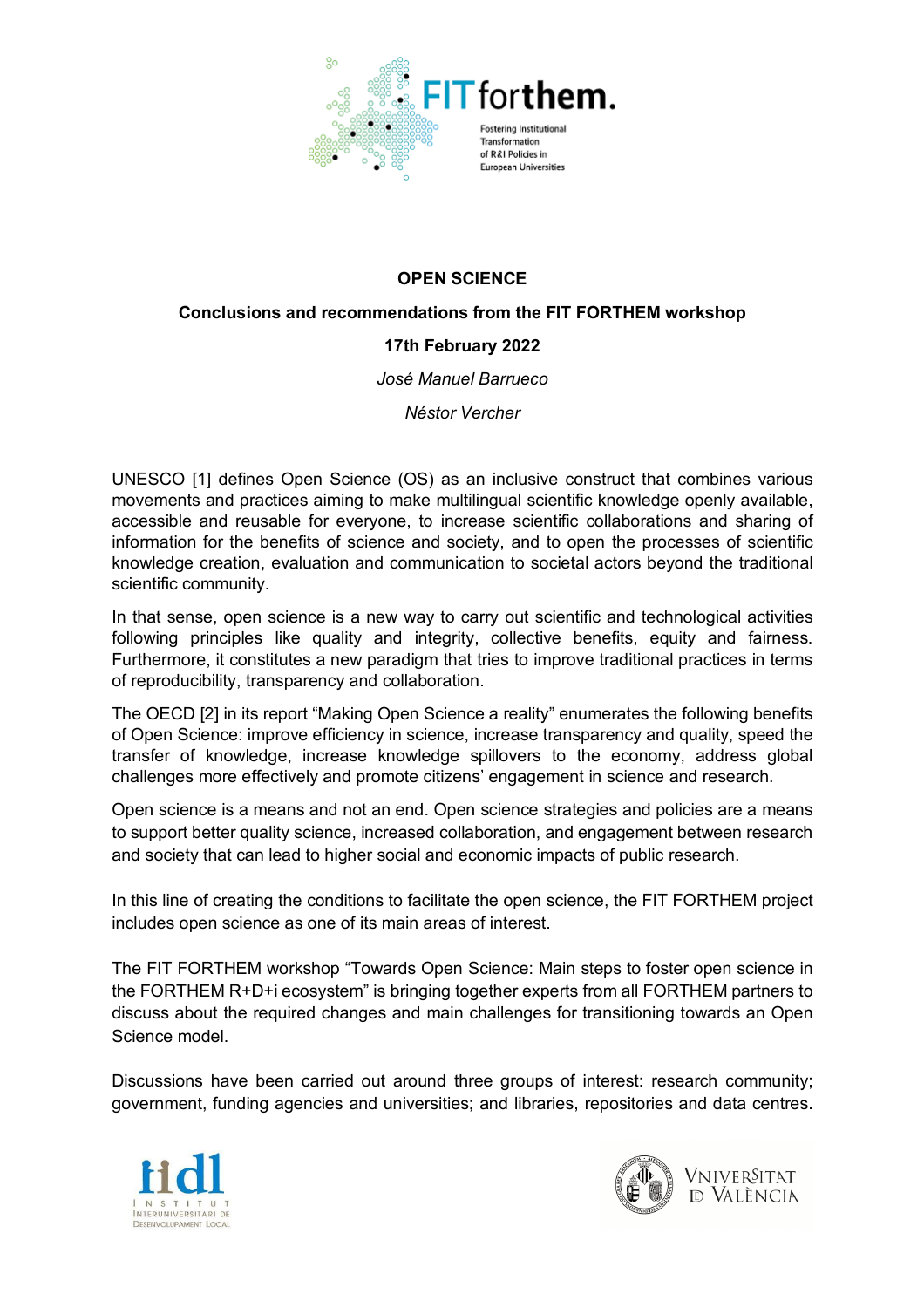

*The aim is to agree on a set of recommendations addressed to the partner universities to be implemented in the short term to foster Open Science in the alliance*.

### **Table 1. Research community**

- There was a wide range of countries and fields represented in the table. Also, a few experts in research support services (useful for checking researchers' expectations).
- Researchers expectations from OS are:
	- o Value creation and better societal impact
	- o More context and variety of research projects (interaction between disciplines)
	- $\circ$  Creation of new and stronger research communities by being more open and clearer to each other
	- o A combination of faster and slower processes: researchers expect faster feedback and faster results, while OS might also bring more time to do research activities in a meaningful way.

### **Table 2. Government, funding agencies and universities**

- Researchers and managers, mainly coming from alliances of universities, were present in the table. They all were playing a specific role on OS in the alliances.
- All the attendees perceive OS as positive for science and their specific jobs. However, there is some confusion about the possibilities OS opens for them.
- Higher access to research outputs is one of the key opportunities that OS bring.
- There are several ethical dilemmas around OS, such as reward and incentives mechanisms, where to publish my work, or using commercial software or open licenses solutions.
- Most of the attendees defined themselves as OS performers at a starter level
- Peer reviewing invitations from non-OA journals should be rejected.
- OS software receives less attention from funding agencies and policy makers. More support is needed as well as changes in the legal framework.
- Key message: "We work in the republic of science. Researchers and members of the science community are responsible for self-organising the system in which we work. We are in some way self-regulated. It is us doing the OS republic. It is our responsibility to change the paradigm. Only by doing small changes individually, will we achieve big changes".

#### **3.- Libraries, repositories and data centres**

- The table gathered people from a wide range of countries, most of them involved in OS implementation
- The library community is expected to conduct an increasing number of OS related activities; however, the number of library staff is not growing. So, there is an increase in workload.



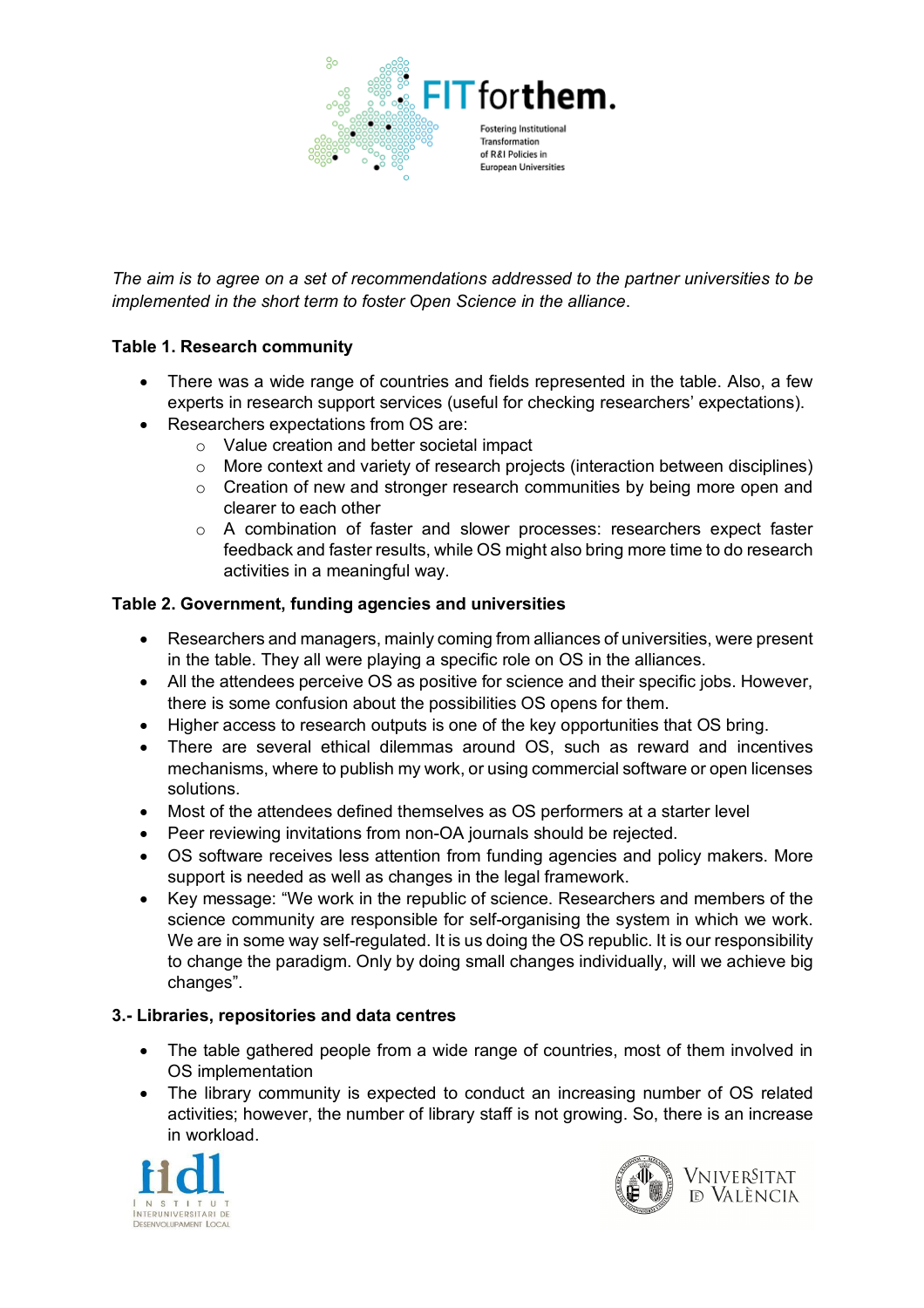

- Decoupling between OS declarations issued by big institutions (national and international organisations/governments, and big universities), and ground initiatives. Small universities (and other small organisations) should increase their participation in the formulation of these declarations.
- Reforming research assessments is a must. But libraries can do hardly anything.
- Scholarly publishing
	- $\circ$  Green OA: it is difficult to collect accepted manuscripts from authors if there is not a mandate in place.
	- o International cooperation is essential in order to know what is going on in other countries so that specific recommendations can be provided to researchers on where/how to publish. For example, there are opportunities to communicate to researchers what are the best options when they plan to publish OA with APCs, which options available with their co-authors in other countries to optimize the expending.
	- o ESAC registry of transformative agreements a key piece to know what the quickly evolving looks like in this area from an international perspective
	- $\circ$  Publishing data is an issue: it is important to work collaboratively with others (consortia, IT staff at university, etc.).
- Fair data
	- o Support for publishing data is key. Librarians are central in providing support to the researcher community. However, doing everything for researchers from the libraries has disadvantages. Having specialized staff in the departments/institutes trained in research support would be a solution.
	- o Data sets are sometimes published in journals as supplementary material. We need to improve the way we track these data sets and include them in repositories.

As a result of the discussions, **the following agreement on proposals has been reached**:

#### **Recommendations for the alliance Research community:**

- Researchers are the core of OS and need to be committed to its principles.
- An increase in data sharing and output sharing with the public is required
- Researchers need time to learn, adapt and perform OS.

## **Recommendations for the alliance Universities government bodies:**

- Funding support and more human resources should be provided
- Training on OS and developing of basic OS infrastructures
- To develop new legal frameworks and institutional arrangements
- To include OS practices at the curricular level. A research assessment reform to reduce the focus on the volume of publications is recommended.
- More incentives and rewards to foster OS are needed